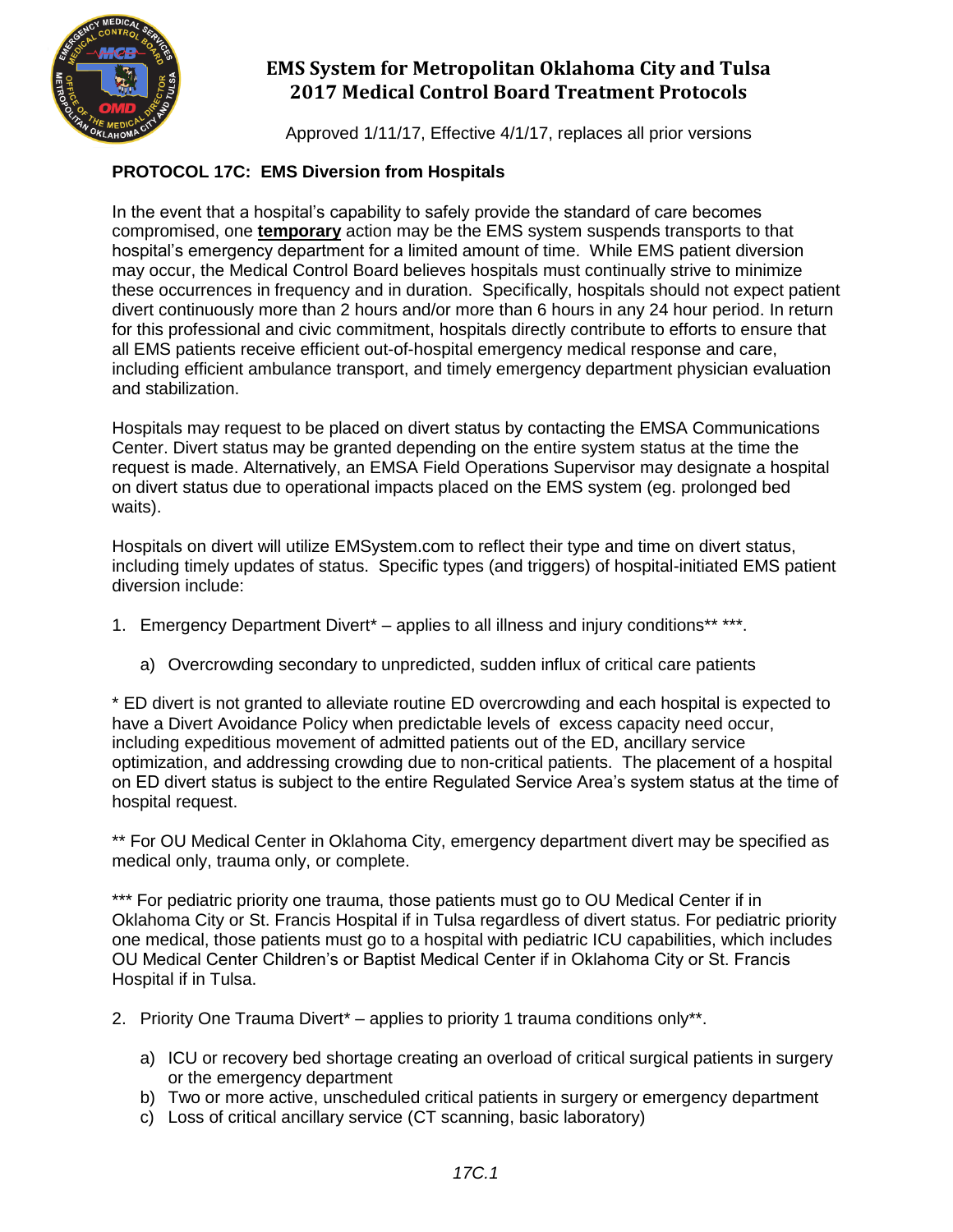

Approved 1/11/17, Effective 4/1/17, replaces all prior versions

#### **PROTOCOL 17C: EMS Diversion from Hospitals, cont.**

\*Priority One Trauma divert is not granted to alleviate routine bed or nurse staffing shortages. Expedited patient transfers to free needed beds and/or nursing callbacks to achieve needed specialty unit staffing levels should be utilized.

In the event of multiple unscheduled critical patient resuscitations/surgeries, a time estimate of stabilization and return to normal receiving capacity is to be communicated to EMSA dispatch at the time of divert status request.

\*\*For pediatric priority one trauma, those patients must go to OU Medical Center if in Oklahoma City or St. Francis Hospital if in Tulsa regardless of divert status.

3. CT Divert (Computerized Tomography Scanning Divert)

a) Loss of CT scanning ability (affecting trauma and medical receiving capability)

\*\*\* CT divert is not routinely granted to accommodate scheduled maintenance. Immediate repairs are to be initiated and a time estimate of return to normal capacity is to be communicated to EMSA dispatch at the time of divert status request.

- 4. Cath Lab Divert (Cardiac Catheterization Lab Divert)
	- a) Loss of Cath Lab operations (affecting STEMI receiving capability)

\*\*\* Cath Lab divert is not routinely granted to accommodate scheduled maintenance. Immediate repairs are to be initiated and a time estimate of return to normal capacity is to be communicated to EMSA dispatch at the time of divert status request.

Procedure:

- 1. Hospitals will request divert status by contacting the EMSA Communication Center.
- 2. Once divert conditions are met and approved, hospitals may enter their status in the EMSystem.com computer according to the following categories:
	- a) Tulsa:
		- 1) ED Divert
		- 2) Priority One Trauma
		- 3) CT Divert
		- 4) Cath Lab Divert
	- b) Oklahoma City:
		- 1) ED Divert
		- 2) Priority One Trauma
		- 3) CT Divert
		- 4) Cath Lab Divert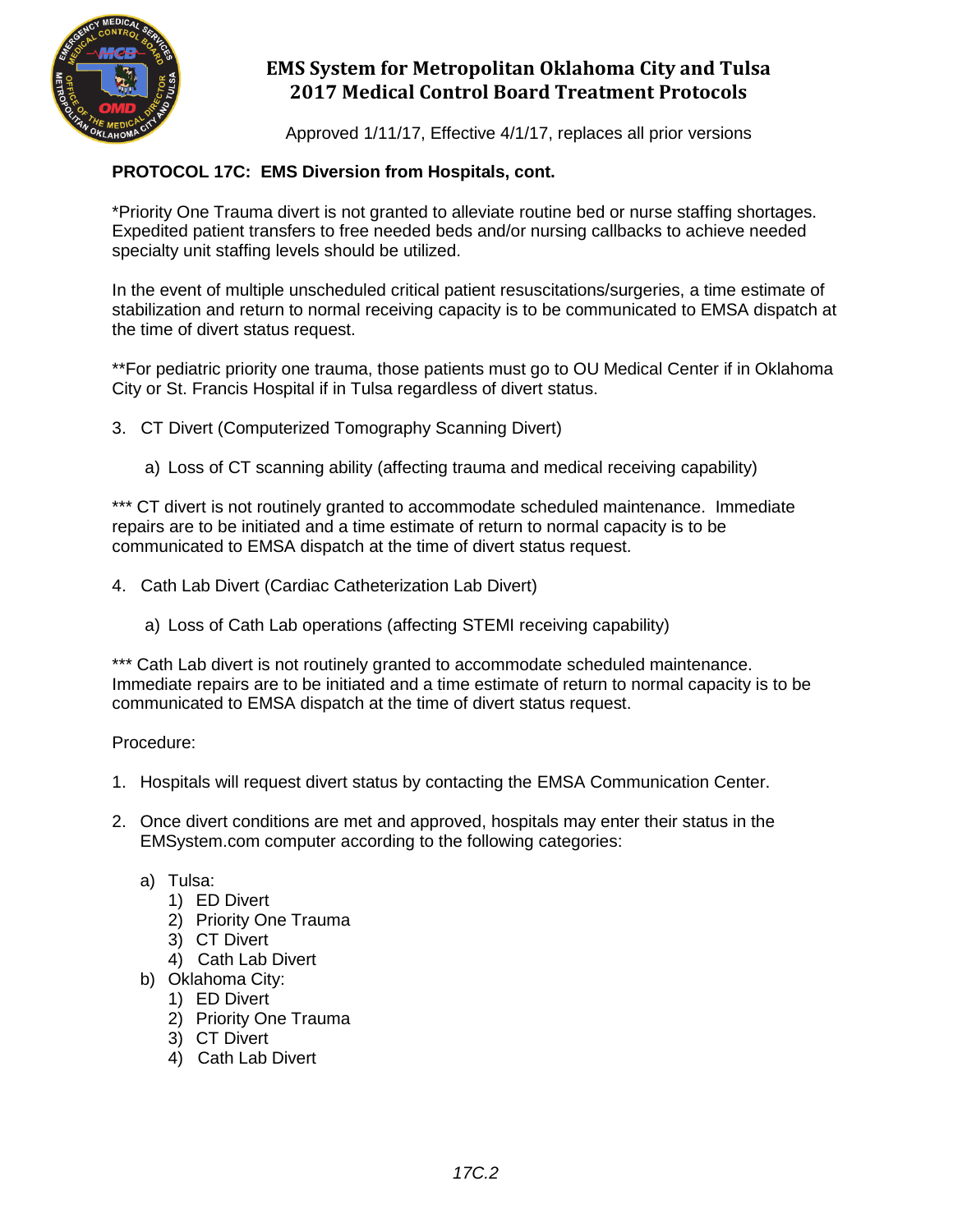

Approved 1/11/17, Effective 4/1/17, replaces all prior versions

#### **PROTOCOL 17C: EMS Diversion from Hospitals, cont.**

- 3. The following information on hospital diverts shall be displayed on the EMSystem.com computer:
	- a) Current hospital status
	- b) Type of divert
	- c) Time on divert or most recent update
	- d) Special comments

In accordance with the American College of Emergency Physicians Policy Statement on Ambulance Diversion, if the Medical Director or Medical Director's designee determines the entire system to be overloaded, all hospitals will be opened to receive EMS patients in accordance with these protocols. If hospitals request divert to the point that a given geographic area is essentially without a receiving hospital, or overload is created for that area**,** then all facilities within that geographic region will be opened to receive EMS patients in accordance with these protocols. At the discretion of the Medical Director or Medical Director's designee, a temporary rotation of hospitals on divert may be utilized as conditions allow.

A hospital-initiated request for ED Divert shall automatically expire 1 hour after being initially granted unless extenuating circumstances continue and a diversion extension is granted for an additional 1 hour. A verbal report on divert avoidance action will be requested and forwarded to an EMSA Field Operations Supervisor for approval prior to any extension being granted. At EMSA, Medical Director, or Medical Director designee's discretion, an EMSA Field Supervisor may conduct an on-site consultation to determine if an extension of the divert status is justified, factoring concurrent system needs.

A hospital-initiated request for Priority One Trauma or CT Divert shall automatically expire 2 hours after being initially granted unless extenuating circumstances continue to prevail and a diversion extension is granted for an additionally defined period of hours.

When a hospital is on an MCB approved divert as defined above, all on-duty field personnel are to be notified in an expeditious manner and are expected to honor the diversion hospital's status (see exception next paragraph). Diversion status will be explained to the patient (or appropriate patient's representative) in order to allow for an informed alternative hospital destination decision. In the event of encode to a hospital in the midst of diversion request with EMSA Dispatch, the EMT or paramedic may continue to that hospital if an alternative hospital destination represents a detriment to the patient's clinical condition. Even after a hospital is on MCB approved divert status, an EMT or paramedic may override the hospital's divert status if transport to that hospital is required for life-saving, immediately needed patient stabilization.

When a hospital is on ED divert status only, all stable patients will be delivered to that hospital if there exists an established relationship with that hospital or a member of its medical staff. Established relationships include, but are not limited to, a previous admission to that hospital and/or a pre-existing doctor-patient relationship with a doctor on that hospital's medical staff.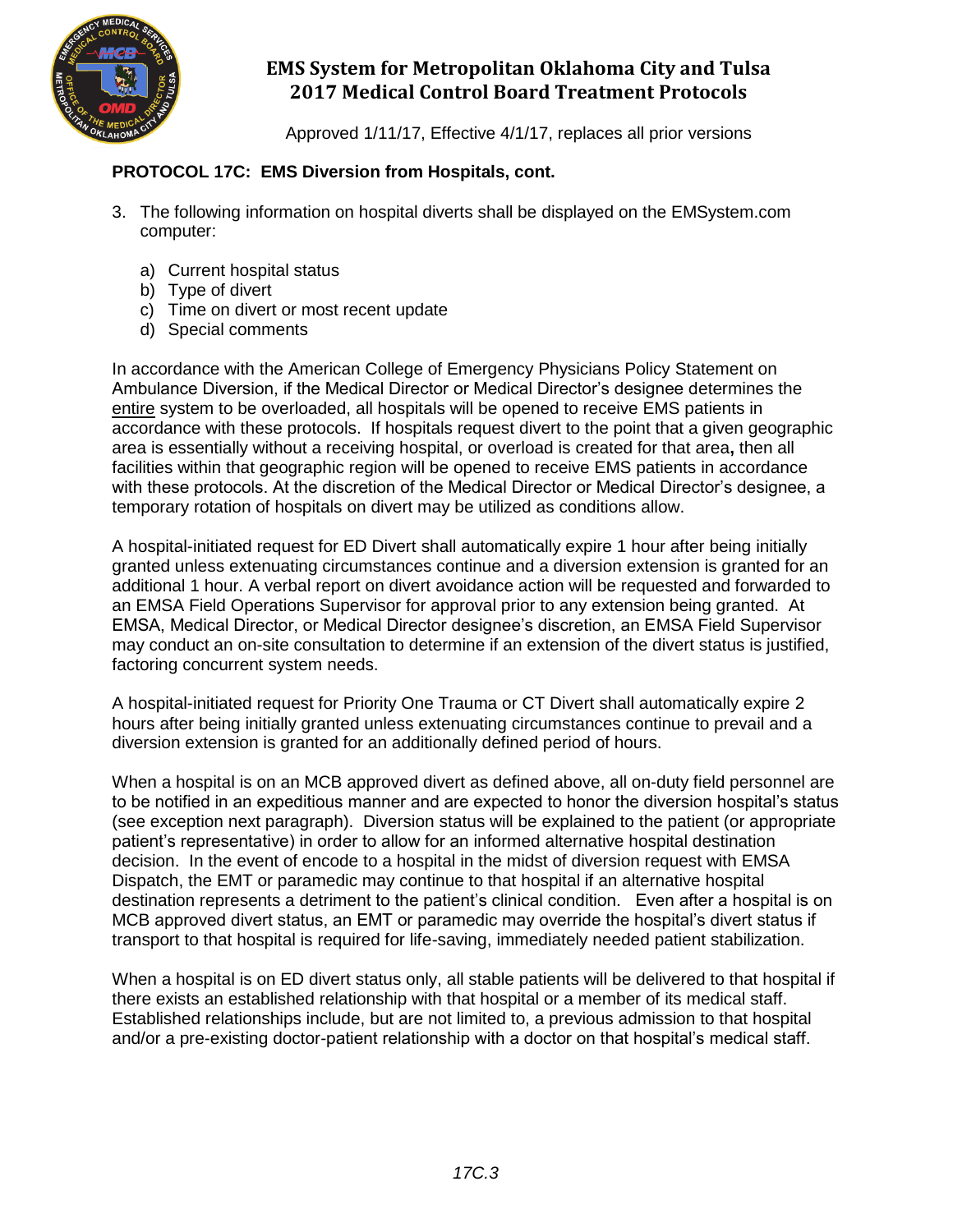

Approved 1/11/17, Effective 4/1/17, replaces all prior versions

#### **PROTOCOL 17C: EMS Diversion from Hospitals, cont.**

Questions that will assist Paramedics in determining an established patient include:

- Which hospital do you want to be transported to?
- Who is your primary physician?
- Which hospital has your physician told you to use for your care?
- Have you been an inpatient in a hospital and do you still go there for care?
- Have you recently been seen in a hospital emergency department for this problem?

In any instance that an EMSA ambulance transports an unscheduled patient for emergency medical care and arrives on hospital property, that hospital's Emergency Department must perform an emergency medical screening examination, even if on divert status. If further indicated treatment cannot be provided, it shall be the responsibility of that hospital to make arrangements for transfer of the patient to a more appropriate healthcare facility.